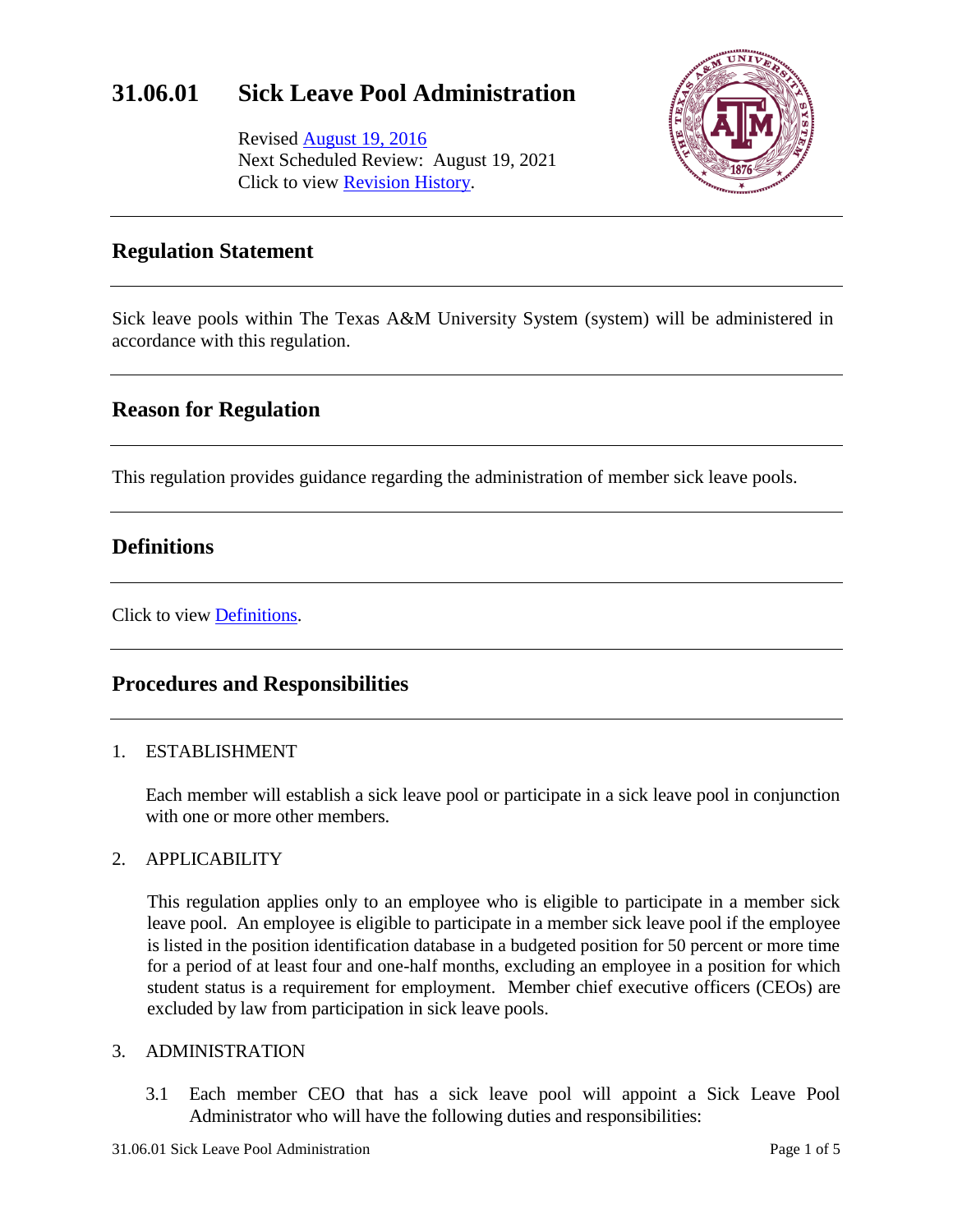- (a) develop and obtain CEO approval of the guidelines for pool operations, including the processing of requests to contribute to or withdraw from the pool and the required administrative approvals;
- (b) communicate and interpret pool operating guidelines to all employees;
- (c) design and implement a system of records maintenance for each contributing and withdrawing employee;
- (d) determine eligibility for withdrawing sick leave from the pool and the amount of time that may be drawn from the pool, and approve the withdrawal based on established guidelines;
- (e) ensure that all employees eligible for participation in the sick leave pool program are treated consistently and equitably according to established guidelines and without consideration of employee classification or any other legally impermissible reason; and
- (f) return sick leave pool hours to employees who have exhausted all sick leave and request the return of donated hours.
- 3.2 Sick Leave Pool Administrators will process requests within 10 working days following receipt of all information necessary to make a decision.
- 3.3 Member CEOs may establish an appeal process for sick leave pool allocation decisions.

#### 4. CONTRIBUTION OF TIME

- 4.1 To contribute sick leave time to the pool, an employee must submit a form to the employee's member's Sick Leave Pool Administrator in accordance with prescribed guidelines. Sick leave pool forms may be obtained from the member human resources office.
- 4.2 An employee may transfer to the pool one day or more of the employee's accrued sick leave. Contributions will be in one-day increments. An employee leaving system employment may designate the number of his/her accrued sick leave hours to be donated to the sick leave pool.
- 4.3 The Sick Leave Pool Administrator will credit the sick leave pool with the amount of time contributed by that employee and will deduct or direct the deduction of a corresponding amount of time from the employee's sick leave accrual as if the employee had used the time for permissible purposes.
- 4.4 All contributions will be voluntary.

#### 5. ELIGIBILITY

- 5.1 An employee is eligible to request and receive sick leave pool hours if the employee suffers a catastrophic illness or injury for which the employee:
	- (a) is or has been under a licensed practitioner's care; and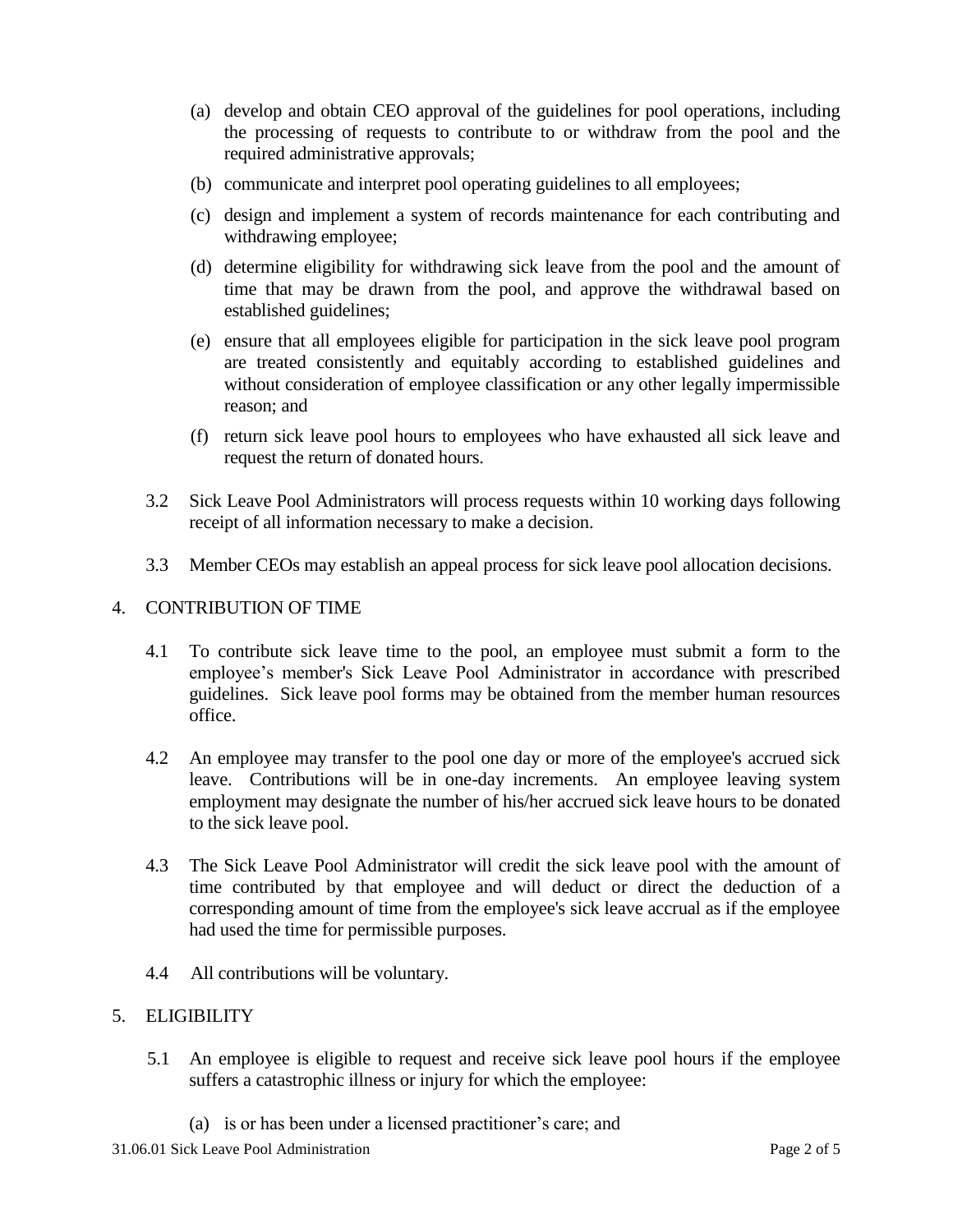- (b) has been absent from work for a prolonged period, a minimum of 80 hours consecutively or intermittently. For part time employees, the requirement of 80 hours will be proportional to their percent effort  $(50\% \text{ effort} = 40 \text{ hours missed})$ work).
- 5.2 A catastrophic illness or injury is a severe condition or combination of conditions affecting the mental or physical health of the employee or the employee's immediate family that requires the services of a licensed practitioner for a prolonged period of time and that forces the employee to exhaust all leave time earned by that employee and to lose sick leave compensation from the state for the employee.
- 5.3 If the employee's accrued paid leave (any combination of sick leave, vacation and compensatory time) does not cover the 80-hour requirement for the respective catastrophic illness or injury, the employee will be in an unpaid status until the balance of the 80-hour requirement is met. Once the requirement is satisfied for the respective catastrophic illness or injury, the employee may receive hours from the pool.
- 5.4 An employee is also eligible to request and receive the return of hours previously donated to that member's sick leave pool if:
	- (a) the member has a record of the hours that were donated to that member's sick leave pool;
	- (b) the employee has a current illness or injury that is not catastrophic as described in Section 5.2:
	- (c) the employee has exhausted the employee's accrued sick leave; and
	- (d) the employee will use the previously donated hours of accrued sick leave for absences arising from the current non-catastrophic illness or injury.

#### 6. WITHDRAWAL OF TIME

- 6.1 An employee who is eligible under Section 5 to request and receive sick leave pool hours must apply to the appropriate Sick Leave Pool Administrator for permission to withdraw time from the sick leave pool. Sick leave pool forms may be obtained from the member human resources office. Upon approval, the Sick Leave Pool Administrator will authorize the transfer of the approved amount of time from the pool to that employee.
- 6.2 Sick leave pool hours must be requested before the hours are needed or as soon as possible.
- 6.3 If requesting to withdraw time because of a catastrophic illness or injury, the employee will be required to furnish a statement from the licensed practitioner treating the employee or the employee's immediate family member listing the general nature of the illness or injury, the prognosis and expected recovery date supporting the medical necessity of the leave. Members may require employees to use a specific form for this purpose.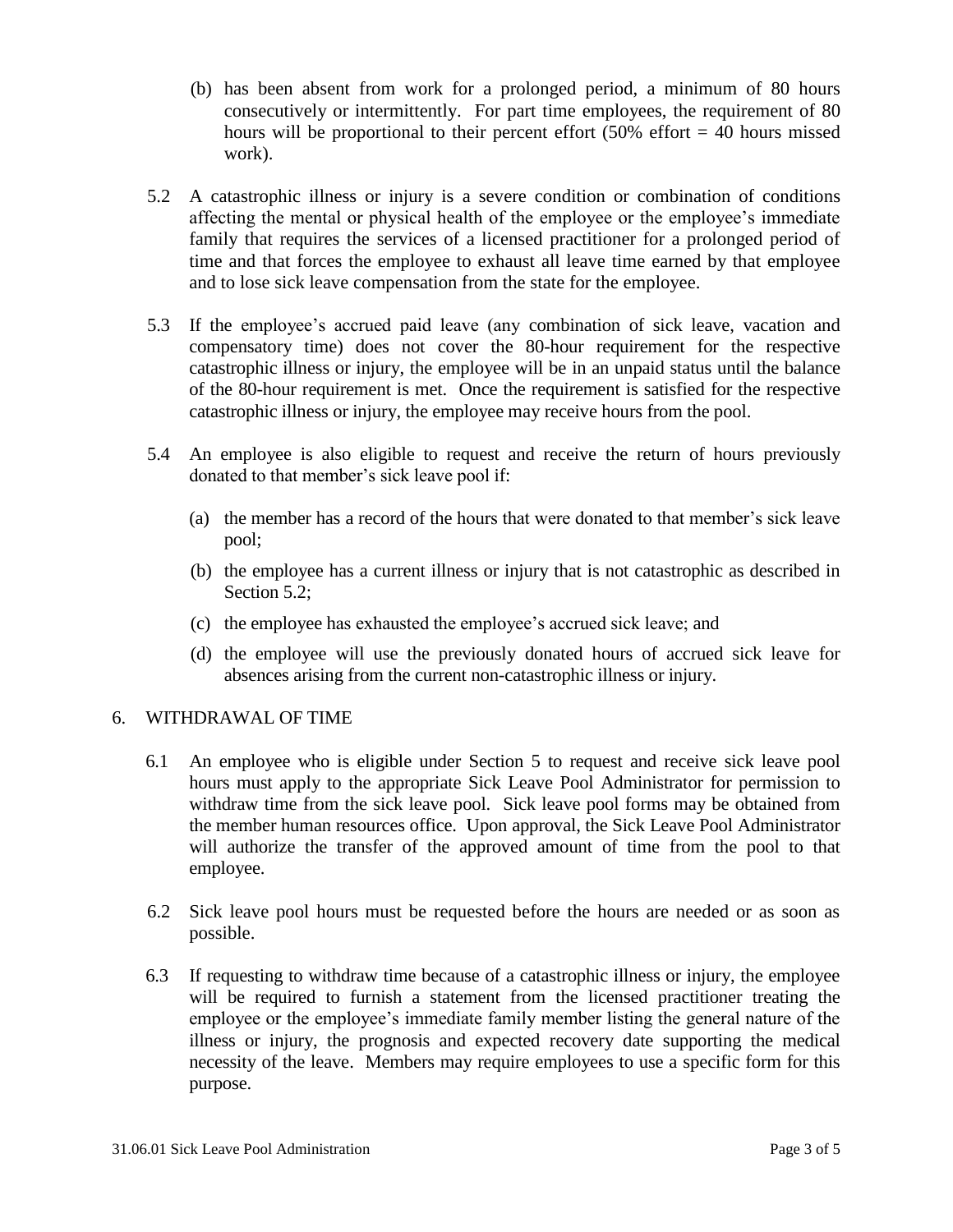- 6.4 An employee's use of sick leave for family members not residing in that employee's household is strictly limited to the time necessary to provide care and assistance to a spouse, child or parent (but not parent-in-law) of the employee who needs the care and assistance as a direct result of a documented medical condition.
- 6.5 All system restrictions on permissible uses of sick leave apply to the use of sick leave pool hours, and abuse of sick leave will be subject to disciplinary action. In no case may sick leave pool hours be used when workers' compensation benefits are payable.
- 6.6 The employee must use the time in the same manner as sick leave earned by the employee in the course of employment. Sick leave pool time may be used for a continuous absence or for intermittent or part-time absences if all other requirements of this regulation are met.
- 6.7 An employee must first use any sick or vacation leave the employee accrues while on sick leave pool leave if the employee is eligible to use such sick or vacation leave. For example, if an employee is on leave (in the case of sick leave) or paid leave (in the case of vacation leave) on the first workday of a month, the employee is not eligible to use sick or vacation leave accrued that month until the employee returns to work. If an employee does not use all sick leave pool hours, the unused time will be returned to the pool.
- 6.8 For each illness or injury approved for sick leave pool time under Section 6.1, the Sick Leave Pool Administrator may authorize the transfer of up to one-third of the total amount of time in the pool or a maximum of 90 working days, whichever is less.
- 6.9 The granting of sick leave from the pool cannot alter or otherwise change the terms and expected duration of appointment of the employee, if any, or other conditions and rules related to employment.
- 6.10 When an employee transfers to another state agency, including another system member, sick leave time donated to the pool may not be transferred to the new agency.

#### 7. EQUAL TREATMENT

- 7.1 An employee absent on sick leave through the sick leave pool will be treated for all purposes as if the employee were absent on earned sick leave.
- 7.2 All employees who are eligible will have equal access to the pool. Decisions to allocate pool resources to employees who are eligible will be equitable, consistent, and without regard to employee classification or any other legally impermissible reason.

#### 8. NO ESTATE ENTITLEMENT

The estate of a deceased employee is not entitled to payment for unused sick leave acquired by that employee from the sick leave pool or previously donated to the pool.